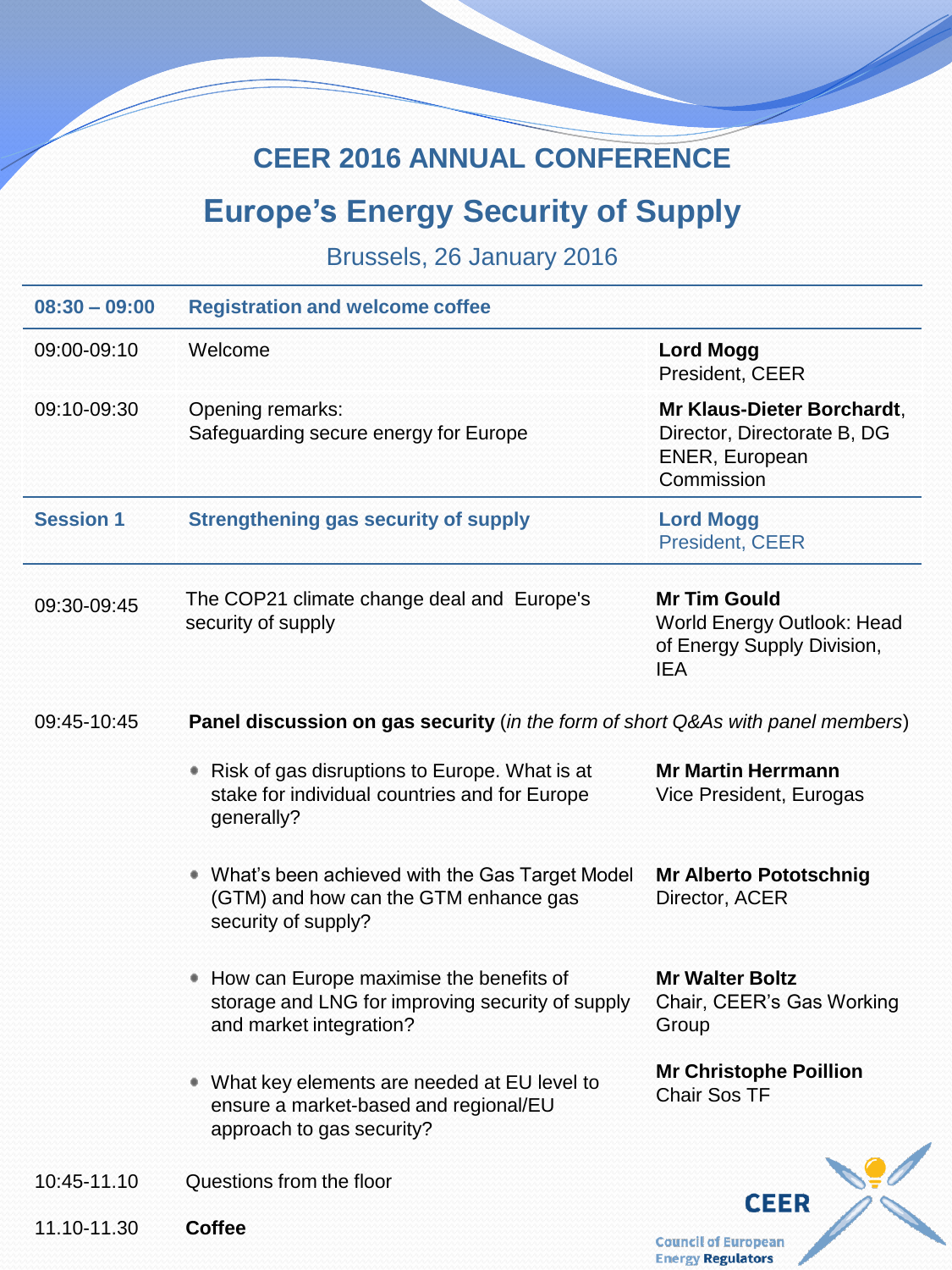| <b>Session 2</b> | <b>Making future electricity markets secure</b>                                                                                                                    | <b>Ms Marie Donnelly</b><br>Director, Directorate C,<br>DG Energy, European<br>Commission   |  |
|------------------|--------------------------------------------------------------------------------------------------------------------------------------------------------------------|---------------------------------------------------------------------------------------------|--|
| 11.30-11.45      | Key support elements of RES in Europe: moving<br>towards market integration                                                                                        | <b>Ms Yvonne Finger</b><br>Co-Chair, CEER's<br>Sustainable Development<br><b>Task Force</b> |  |
| 11:45-12:45      | Panel discussion on integrating renewables and the future electricity market<br>design (in the form of short Q&As with panel members)                              |                                                                                             |  |
|                  | How can integrating cross-border trading of<br>balancing energy and balancing reserves across<br>Europe help security of supply and markets?                       | <b>Ms Bente Hagem</b><br>Chair, ENTSO-E Board                                               |  |
|                  | What steps should be taken to ensure RES is fit<br>for the market and plays a full role in the EU<br><b>Energy Union?</b>                                          | <b>Mr Giles Dickson</b><br>CEO, EWEA                                                        |  |
|                  | What is the best way to accommodate RES<br>integration in the future electricity market design?                                                                    | Mr Fernando Hernández<br>Chair, CEER's Electricity<br><b>Working Group</b>                  |  |
|                  | Security of supply doesn't stop at (national or EU)<br>borders. What steps are being taken in the<br>Energy Community to promote solidarity on<br>energy security? | <b>Mr Branislav Prelevic</b><br>President, Energy<br><b>Community Regulatory Board</b>      |  |
|                  | • Which market design is best for decarbonised<br>power markets"?                                                                                                  | Mr Hans ten Berge<br>Secretary General,<br><b>EURELECTRIC</b>                               |  |
| 12:45-13:00      | Questions from the floor                                                                                                                                           |                                                                                             |  |
| 13.00-14:00      | Lunch                                                                                                                                                              |                                                                                             |  |

CEER Annual Conference, 26 January 2016

Museum of Natural Sciences (the "dinosaur" museum) Rue Vautier 29 1000 Brussels